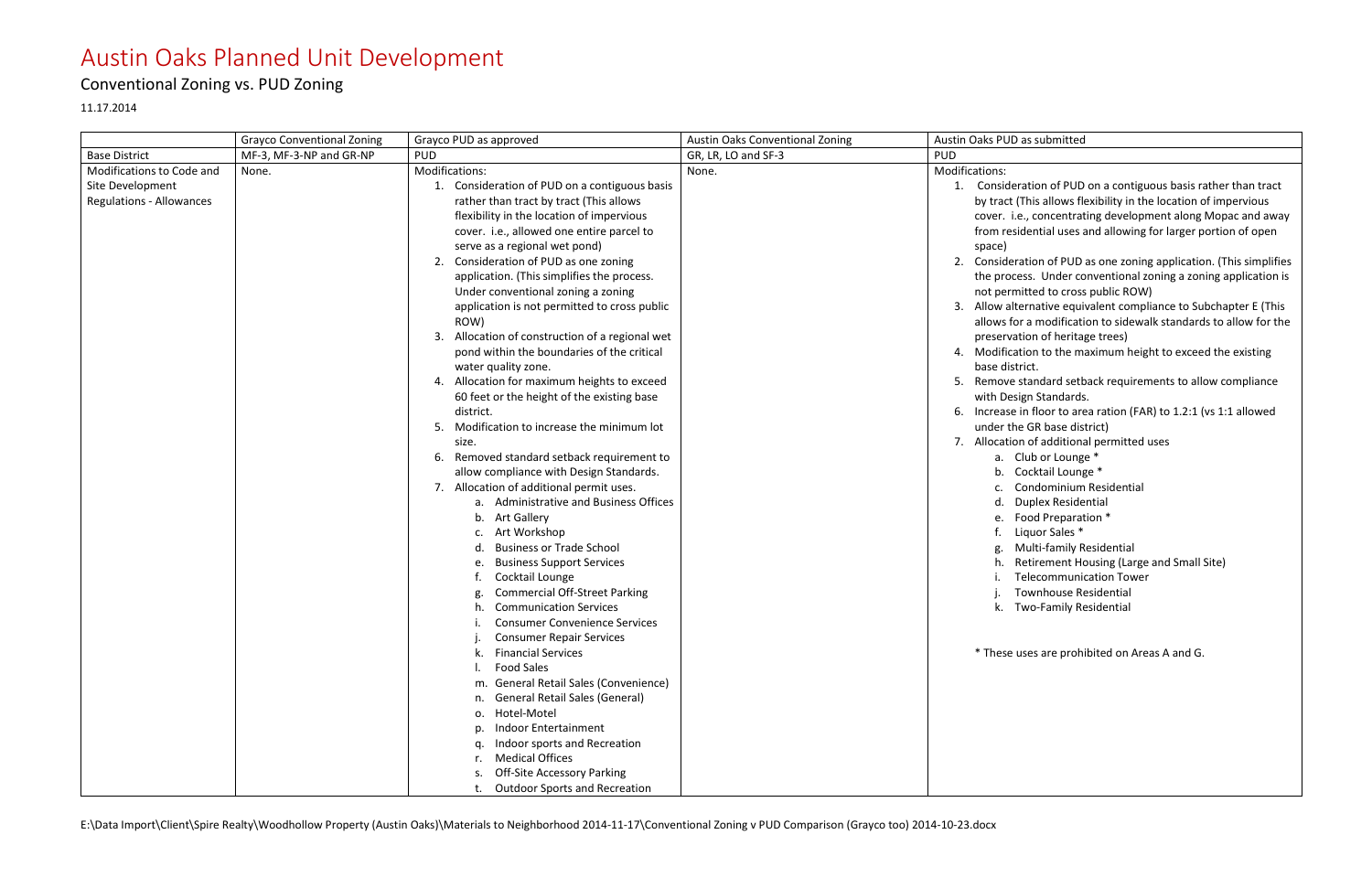## Conventional Zoning vs. PUD Zoning

11.17.2014

ration on impervious cover to 65% (vs. 90% in code). on residential uses within the PUD at 610 units.

- tional prohibited uses
- Automotive Repair Services
- b. Automotive Sales
- Automotive Washing (of Any Type)
- **Extermination Services**
- **Funeral Services**
- Drive Thru Uses

| <b>Personal Improvement Services</b><br>u.<br><b>Personal Services</b><br>v.<br><b>Research Services</b><br>w. |                |
|----------------------------------------------------------------------------------------------------------------|----------------|
|                                                                                                                |                |
|                                                                                                                |                |
|                                                                                                                |                |
| Restaurant (General and Limited)<br>х.                                                                         |                |
| Software Development                                                                                           |                |
| Theater<br>z.                                                                                                  |                |
| aa. College and University Facilities                                                                          |                |
| bb. Community Recreation (Private &                                                                            |                |
| Public)                                                                                                        |                |
| cc. Counseling Services                                                                                        |                |
| dd. Cultural Services                                                                                          |                |
| ee. Day Care Services (Commercial)                                                                             |                |
| ff. Funeral Home                                                                                               |                |
| gg. Group Home, Class II                                                                                       |                |
| hh. Guidance Services                                                                                          |                |
| <b>Hospital Services (Limited)</b><br>н.                                                                       |                |
| <b>Local Utility Services</b><br>jj.                                                                           |                |
| kk. Private Primary Education Facility                                                                         |                |
| Private Secondary Education<br>II.                                                                             |                |
| Facility                                                                                                       |                |
| <b>Safety Services</b><br>mm.                                                                                  |                |
| nn. Administrative Services                                                                                    |                |
| oo. Pet Services                                                                                               |                |
| pp. Printing and Publishing                                                                                    |                |
| qq. Professional Office                                                                                        |                |
| Modifications to Code and<br>Modification:<br>None.<br>None                                                    | Modifications: |
| Site Development<br>1. Reduction in Building Coverage to 70% (vs                                               | Limita         |
| Regulations - Additional<br>75% in Code).                                                                      | 2.<br>Cap or   |
| Restrictions<br>Limitation on impervious cover to 74% of<br>2.                                                 | 3.<br>Additi   |
| the gross site area (vs 90% in Code).                                                                          | а.             |
| 3. Cap on residential units within the PUD at                                                                  | $\mathsf{b}$   |
| 1200 units (vs unlimited).                                                                                     | c.             |
| 4. Additional prohibited uses.                                                                                 | d.             |
| a. Drive Through Services                                                                                      | e.             |
|                                                                                                                | f.             |
|                                                                                                                |                |
| The total square footage of cocktail lounges of                                                                |                |
| liquor sales in the PUD may not exceed 1/3 of the                                                              |                |
| total square footage of the commercial uses.                                                                   |                |
|                                                                                                                |                |
| Cocktail lounges and liquor sales uses may be divide                                                           |                |
| among no more than five sites not exceeding 5,000<br>sf each. The total combined square footage of             |                |
| cocktail lounge and liquor sales uses in the PUD                                                               |                |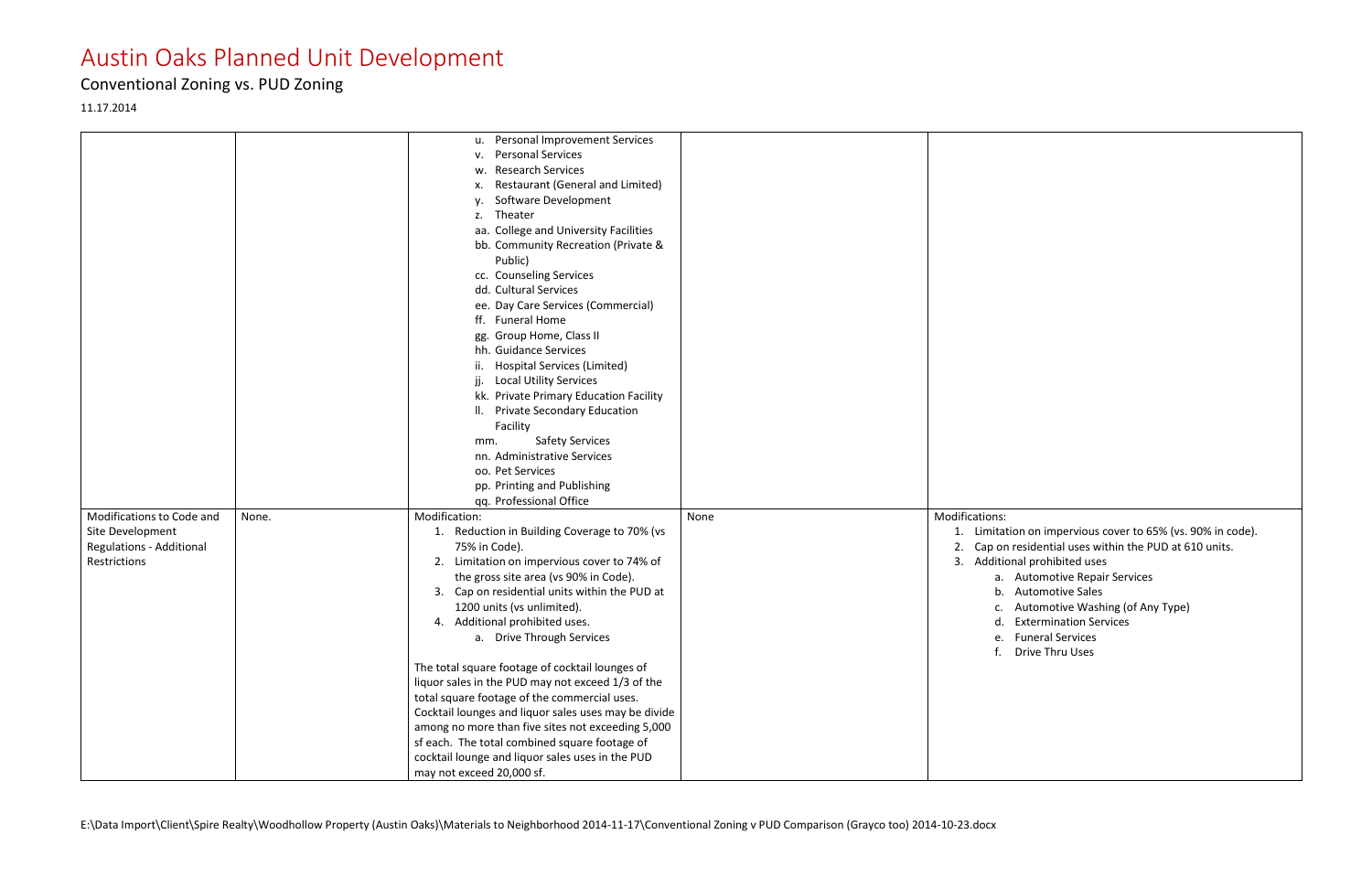#### Conventional Zoning vs. PUD Zoning

#### 11.17.2014

E:\Data Import\Client\Spire Realty\Woodhollow Property (Austin Oaks)\Materials to Neighborhood 2014-11-17\Conventional Zoning v PUD Comparison (Grayco too) 2014-10-23.docx

 $41,000$  sf of restaurant uses are required within the PUD.

dependent retail, restaurant or local franchisee shall bace within the PUD at a rent of 15% below the prevailing or a term of 25 years.

f 1,500 sf of rent-free space shall be provided for the partment for use as a wildfire monitoring station or other d necessary by AFD for a minimum of 25 years. In parking spaces shall be made available to AFD for the ase.

om of at least 500 sf shall be made available rent-free to nunity neighborhood groups and area non-profit for a period of 25 years.

the PUD shall be provided in structured parking facilities otion of surface parking for leasing offices, visitors and in tions.

comply with the Core Transit Corridor sidewalk of Subchapter E for Executive Center Drive, Wood Hollow eastern edge of Hart Lane including a 7-foot clear zone d 8-foot tree/furniture zone.

construct bicycle lanes on all roadways within the PUD.

| Retail                    | Retail uses were not permitted | 30,000 sf of retail or other commercial uses were                                                        | Retail is a permitted use but not required to | A minimum of                     |
|---------------------------|--------------------------------|----------------------------------------------------------------------------------------------------------|-----------------------------------------------|----------------------------------|
|                           | on the MF zoned tracts thus    | required in the PUD. The square footage of the                                                           | be built.                                     |                                  |
|                           | true mixed use buildings were  | retail and residential was required to be                                                                |                                               |                                  |
|                           | not allowed by City code.      | proportionately balanced on a tract by tract basis.                                                      |                                               |                                  |
| <b>Local Businesses</b>   | None.                          | At least one independent retail or restaurant small                                                      | None.                                         | At least one in                  |
|                           |                                | business shall have usable space within the PUD at                                                       |                                               | have usable sp                   |
|                           |                                | a rent of 15% below the prevailing market rent.                                                          |                                               | market rent fo                   |
| <b>Public Services</b>    | None.                          | A minimum of 1,000 sf of rent-free space shall be                                                        | None.                                         | A minimum of                     |
|                           |                                | provided for fire protection, emergency services or                                                      |                                               | Austin Fire Dep                  |
|                           |                                | law enforcement for a minimum of 25 years.                                                               |                                               | use as deemed                    |
|                           |                                |                                                                                                          |                                               | addition, ___ p                  |
|                           |                                |                                                                                                          |                                               | term of the lea                  |
| <b>Community Space</b>    | No requirement.                | A minimum of 1,000 sf of rent-free space shall be                                                        | No requirement.                               | A meeting roor                   |
|                           |                                | provided within the PUD for community meetings,<br>daycare facilities, non-profit organizations or       |                                               | tenants, comm<br>organizations f |
|                           |                                | similar uses for a period of 25 years.                                                                   |                                               |                                  |
| <b>Structured Parking</b> | No requirement.                | Parking for buildings 2, 3 and 4 shall be located                                                        | No requirement.                               | All parking for                  |
|                           |                                | either sub-grade or partially sub-grade, or be                                                           |                                               | with the excep                   |
|                           |                                | wrapped by living units or space usable for retail or                                                    |                                               | on-street locat                  |
|                           |                                | office or other amenities within the building or any                                                     |                                               |                                  |
|                           |                                | pedestrian oriented use.                                                                                 |                                               |                                  |
| Pedestrian Improvements   | Compliance with Subchapter E   | Arena Drive must comply with the Core Transit                                                            | Compliance with Subchapter E based on         | The PUD will co                  |
|                           | based on roadway designation.  | Corridor requirements under Subchapter E.                                                                | roadway designation.                          | requirements                     |
|                           |                                |                                                                                                          |                                               | Drive and the e                  |
|                           |                                |                                                                                                          |                                               | (sidewalk) and                   |
| Mobility/Bicycle          | None.                          | Contribution of \$25,000 to Capital Metropolitan                                                         | None.                                         | The PUD shall                    |
| Improvements              |                                | Transportation Authority that provides for                                                               |                                               |                                  |
|                           |                                | improvements to bus stops in the immediate area                                                          |                                               |                                  |
|                           |                                | of the PUD.                                                                                              |                                               |                                  |
|                           |                                |                                                                                                          |                                               |                                  |
|                           |                                | For every 10 vehicle parking spaces in the PUD, the<br>owner shall provide one bicycle parking space. At |                                               |                                  |
|                           |                                | least half of the total spaces shall be either Class I                                                   |                                               |                                  |
|                           |                                | racks/parking spaces or spaces in a locked bicycle                                                       |                                               |                                  |
|                           |                                | storage room with a means to secure individual                                                           |                                               |                                  |
|                           |                                | bicycles within the room.                                                                                |                                               |                                  |
|                           |                                |                                                                                                          |                                               |                                  |
|                           |                                | A building containing one or more GR uses,                                                               |                                               |                                  |
|                           |                                | including cocktail lounge, totaling 5,000 sf or more                                                     |                                               |                                  |
|                           |                                | shall include shower facilities for bicycle riders.                                                      |                                               |                                  |
|                           |                                | Such a building containing 20,000 sf or more of GR                                                       |                                               |                                  |
|                           |                                | uses shall provide one facility for each gender. The                                                     |                                               |                                  |
|                           |                                | facility shall be separately accessible from                                                             |                                               |                                  |
|                           |                                | commercial/retail toilet facilities and include an                                                       |                                               |                                  |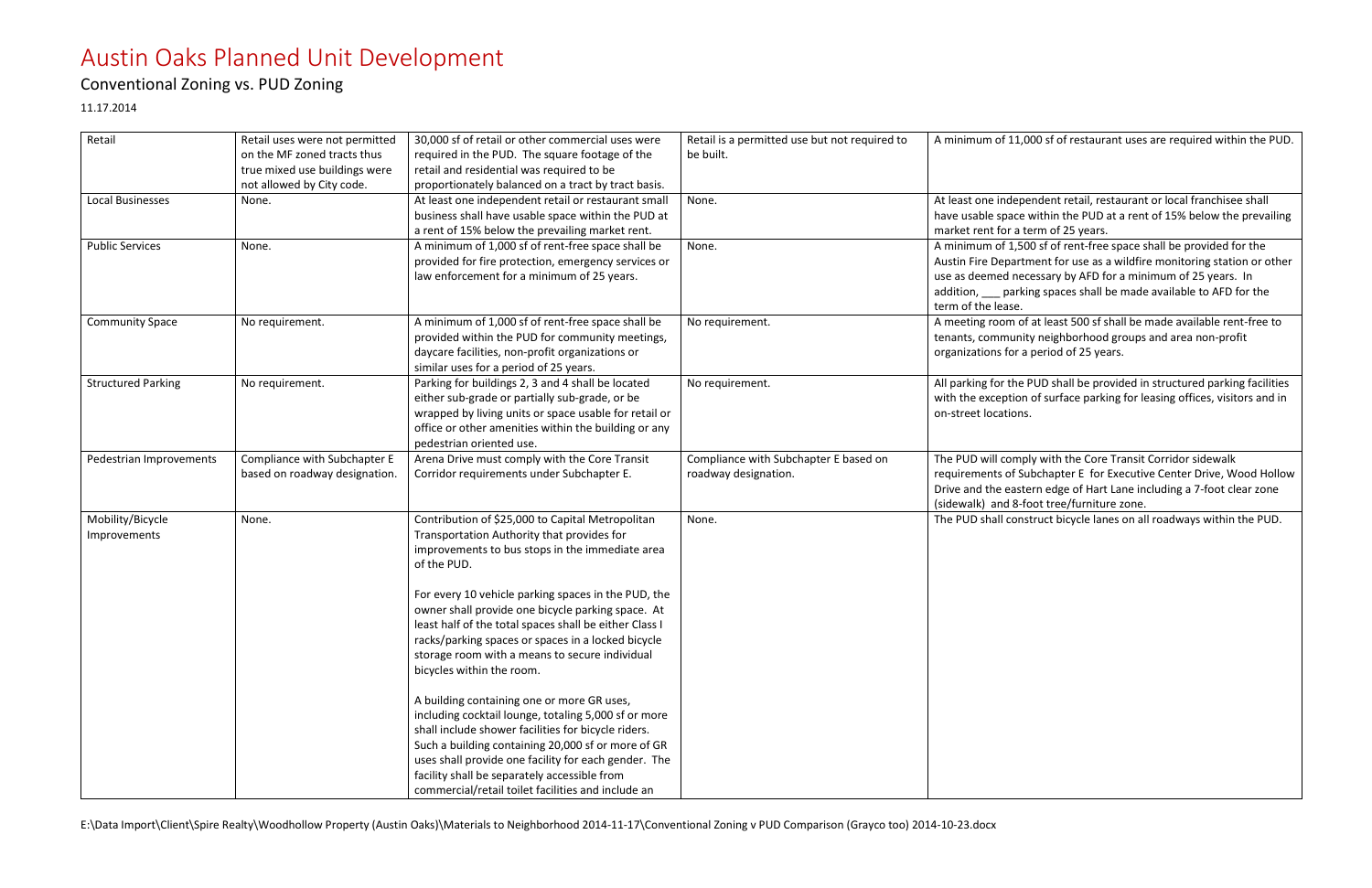#### Conventional Zoning vs. PUD Zoning

11.17.2014

E:\Data Import\Client\Spire Realty\Woodhollow Property (Austin Oaks)\Materials to Neighborhood 2014-11-17\Conventional Zoning v PUD Comparison (Grayco too) 2014-10-23.docx

Iriveway cuts are permitted along MoPac Boulevard.

I contain 40 parking spaces available to tenants and the project, for electric vehicle charging within the imum of 25% of the charging infrastructure will be level 2 e Project will participate in Austin Energy's Plug-In twork for electric vehicle charging. The electric vehicle es will be distributed throughout the project.

ys within the PUD are not allowed. However, such all not be deemed applicable to access points designed rgency vehicles. Additionally, private resident or rking areas may be secured with a gate.

all comply with the requirements for affordable housing ordance with the established PUD regulations calculated tial portion of the project only. Participation will be ther providing on-site units or by paying a fee-in-lieu.

|                           |                       | area for changing clothes and storing personal        |                       |                   |
|---------------------------|-----------------------|-------------------------------------------------------|-----------------------|-------------------|
|                           |                       | items. The facilities may be located outside of the   |                       |                   |
|                           |                       | building in a common area accessible to all           |                       |                   |
|                           |                       | buildings subject to this requirement.                |                       |                   |
|                           |                       |                                                       |                       |                   |
|                           |                       | Required construction of bike lanes or sharrows on    |                       |                   |
|                           |                       | all roadways within the PUD.                          |                       |                   |
|                           |                       |                                                       |                       |                   |
|                           |                       | Required construction of a trail around the water     |                       |                   |
|                           |                       | quality pond and along South Lakeshore Boulevard.     |                       |                   |
|                           |                       | The trail shall be a multi-use trail.                 |                       |                   |
| Vehicular Access &        | Compliance with Code. | Dedication of land and construction of the            | Compliance with Code. | No additional d   |
| Improvements              |                       | extension of Arena Drive for improved connectivity.   |                       |                   |
|                           |                       |                                                       |                       | The project will  |
|                           |                       | Three vehicle parking spaces dedicated for use by     |                       | visitors within t |
|                           |                       |                                                       |                       |                   |
|                           |                       | Austin Careshare, or another non-profit               |                       | Project. A mini   |
|                           |                       | organization with a similar mission, to be provided   |                       | (240V), and, the  |
|                           |                       | free of charge.                                       |                       | Everywhere ne     |
|                           |                       |                                                       |                       | charging spaces   |
|                           |                       | Gated roadways are prohibited on all roadways,        |                       |                   |
|                           |                       | access easements and any driveways that are           |                       | Gated roadway     |
|                           |                       | dedicated for public use.                             |                       | prohibition sha   |
|                           |                       |                                                       |                       | for use by emer   |
|                           |                       |                                                       |                       | commercial par    |
| <b>Affordable Housing</b> | None.                 | Thirteen residential units within the PUD shall be    | None.                 | The project sha   |
| Contribution              |                       | set aside for occupancy by households whose           |                       | options in acco   |
|                           |                       | income is equal to or less than 60% MFI for 40        |                       | on the resident   |
|                           |                       | years. These units shall comprise of 8 one bedroom    |                       | provided by eit   |
|                           |                       | units and 5 two bedroom units.                        |                       |                   |
|                           |                       |                                                       |                       |                   |
|                           |                       | A fee of \$2,038,666 is payable to the City of Austin |                       |                   |
|                           |                       | Housing Assistance Fund to be used solely for the     |                       |                   |
|                           |                       | development or preservation of affordable housing     |                       |                   |
|                           |                       | units. \$1,019,333 of the fee shall be used for       |                       |                   |
|                           |                       | affordable housing within the Ease Riverside/Oltorf   |                       |                   |
|                           |                       | Combined Planning Area with priority given to         |                       |                   |
|                           |                       | ownership housing, and \$1,019.333 shall be used      |                       |                   |
|                           |                       | for affordable housing for senior citizens.           |                       |                   |
|                           |                       |                                                       |                       |                   |
|                           |                       | The owner must submit to the Director of the          |                       |                   |
|                           |                       | Neighborhood Housing and Community                    |                       |                   |
|                           |                       | Development Department an agreement that              |                       |                   |
|                           |                       | provides for at least \$90,000 in displacement and    |                       |                   |
|                           |                       | relocation assistance for displaced tenants.          |                       |                   |
|                           |                       |                                                       |                       |                   |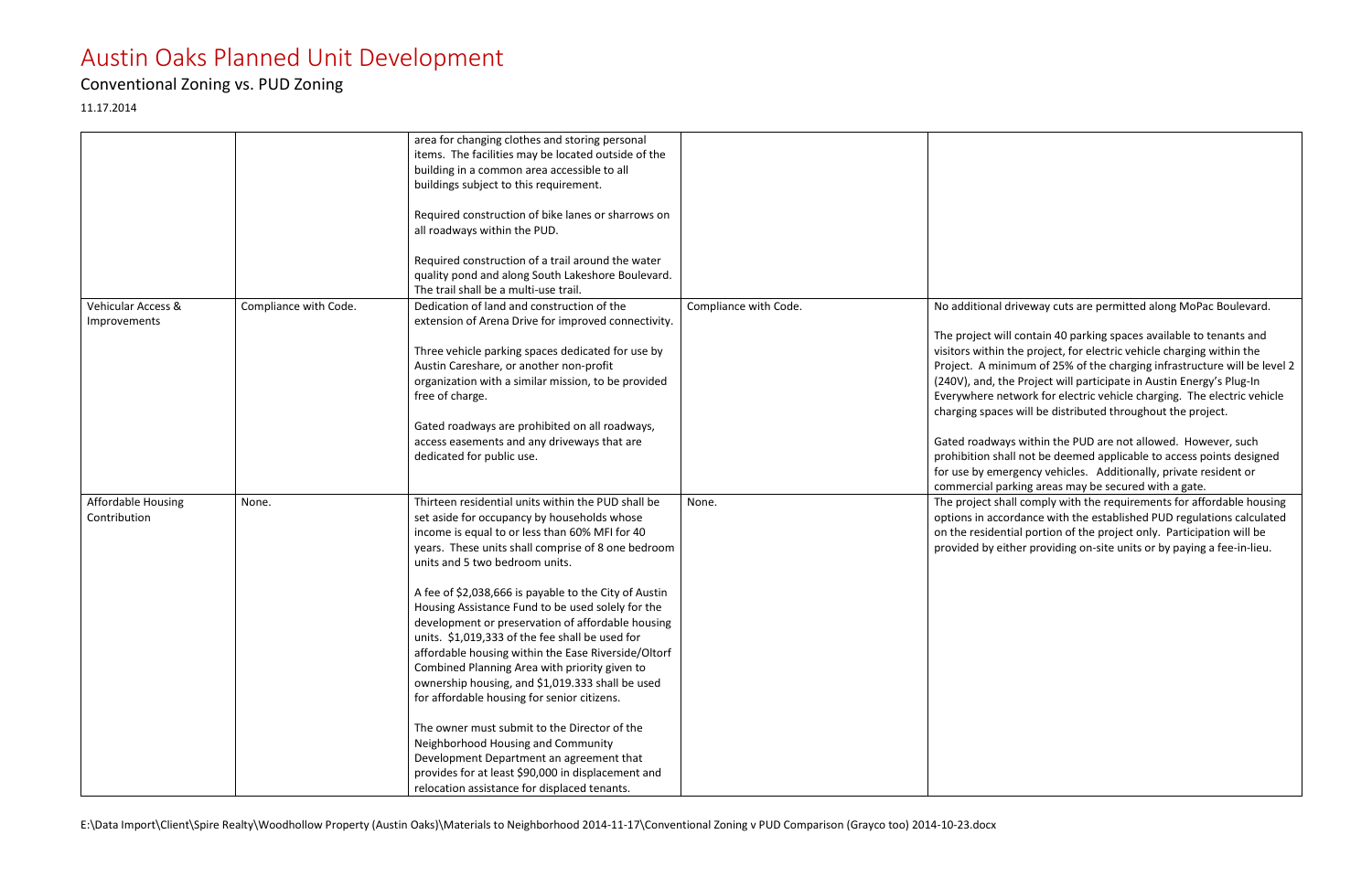#### Conventional Zoning vs. PUD Zoning

11.17.2014

E:\Data Import\Client\Spire Realty\Woodhollow Property (Austin Oaks)\Materials to Neighborhood 2014-11-17\Conventional Zoning v PUD Comparison (Grayco too) 2014-10-23.docx

meet or exceed onsite water quality treatment in ith the standards outlined in Chapter 25-6 of the City 1.37 acres of the PUD that is currently untreated.

Pest Management Plan shall be required on the property.

remove the one acre of impervious cover that is currently ical Water Quality Zone.

provide for removal of \_\_\_ impervious cover situated ical root zone of existing trees.

Ill develop and adopt a formal tree care plan as part of the ent permit process. The development and adoption of blan shall be done in concert with a certified arborist. All es shall be based upon City code standards existing as of late of this ordinance.

of the project will voluntarily eliminate and remove es, as identified in the City of Austin Invasive Species Plan, from the Critical Water Quality Zone. exceed the minimum City of Austin landscape

ndscaping on site shall be designed and installed as ne City of Austin Grow Green Native and Adapted Plant ivironmental Criteria Manual Appendix N or in accordance ustin Green Storm Water Quality Infrastructure Criterial on, rainwater harvesting and rain gardens as provided in ental Criteria Manual Section 1.6.7.5.

Ill achieve a minimum of five points under the building design of Subchapter E.

riented use as defined by the Waterfront Overlay District If the Code shall be provided on the first floor of the mmercial or mixed use buildings in Areas B, C, D, E and F hese uses include: **Illery** 

| <b>Environmental Benefits</b>  | Compliance with code.                | Construction and maintenance of a Regional                                                       | Compliance with code.                    | The PUD shall     |
|--------------------------------|--------------------------------------|--------------------------------------------------------------------------------------------------|------------------------------------------|-------------------|
|                                |                                      | Stormwater Pond is required. The pond shall                                                      |                                          | accordance wit    |
|                                |                                      | capture approximately 100 acres of offsite drainage                                              |                                          | Code for the 3:   |
|                                |                                      | area.                                                                                            |                                          |                   |
|                                |                                      |                                                                                                  |                                          | An Integrated     |
|                                |                                      | Submittal of a stormwater management plan for                                                    |                                          |                   |
|                                |                                      | the PUD is required. The plan shall provide for use                                              |                                          | The PUD shall     |
|                                |                                      | of the Stormwater pond, vegetative filter strips,                                                |                                          | within the Criti  |
|                                |                                      | rain gardens, berms, or other innovative water<br>quality methods, or any combination thereof to |                                          |                   |
|                                |                                      | treat the stormwater from the PUD and the                                                        |                                          |                   |
|                                |                                      | additional 100 acres.                                                                            |                                          |                   |
|                                |                                      | An Integrated Pest Management Plan shall be                                                      |                                          |                   |
|                                |                                      | required on the property.                                                                        |                                          |                   |
| Trees                          | <b>Compliance with Heritage Tree</b> | Mitigation for tree removal in the PUD shall exceed                                              | Compliance with Heritage Tree Ordinance. | The PUD shall     |
|                                | Ordinance.                           | the requirements of City Code by 10%.                                                            |                                          | within the criti  |
|                                |                                      | Heritage trees shall be preserved on site with the                                               |                                          | The project wil   |
|                                |                                      | exception of those trees permitted for removal by                                                |                                          | site developme    |
|                                |                                      | the City arborist. Two trees shall be transplanted                                               |                                          | the tree care p   |
|                                |                                      | using methodology approved by the City arborist.                                                 |                                          | mitigation rate   |
|                                |                                      | The owner shall ensure survivability of the two<br>transplanted trees for two years.             |                                          | the effective d   |
|                                |                                      |                                                                                                  |                                          | The developer     |
|                                |                                      |                                                                                                  |                                          | invasive specie   |
|                                |                                      |                                                                                                  |                                          | Management F      |
| Landscaping                    | Compliance with City                 | A Landscape Compliance Plan must be submitted to                                                 | Compliance with City minimums.           | The PUD shall     |
|                                | minimums.                            | the Director for approval with each site plan.<br>Landscaping in the PUD shall exceed the        |                                          | requirements.     |
|                                |                                      | requirements of Code.                                                                            |                                          | 100% of the lar   |
|                                |                                      |                                                                                                  |                                          | described in th   |
|                                |                                      | 80% of the landscaped area shall use plant                                                       |                                          | Guide. The En     |
|                                |                                      | materials recommended by the City of Austin Grow                                                 |                                          | with City of Au   |
|                                |                                      | Green Native and Adapted Landscape Plant Guide.                                                  |                                          | for Bio-filtratio |
|                                |                                      | The remaining 20% shall be non-invasive species.                                                 |                                          | the Environme     |
| <b>Building Design Options</b> | One point per Subchapter E.          | The project shall exceed by at least one point the                                               | One point per Subchapter E.              | The project wil   |
|                                |                                      | minimum points required by Subchapter E.                                                         |                                          | design options    |
|                                |                                      | For Areas 2, 3 and 4, a building shall have a                                                    |                                          | A pedestrian o    |
|                                |                                      | basewall less than 40 feet high. Any part of a                                                   |                                          | Uses section of   |
|                                |                                      | structure that is 40 feet or more shall fit within an                                            |                                          | multi-story cor   |
|                                |                                      | envelope delineated by a 70 degree angle starting                                                |                                          | of the PUD. Tl    |
|                                |                                      | at 40 feet above the property boundary line                                                      |                                          | $\bullet$ Art Ga  |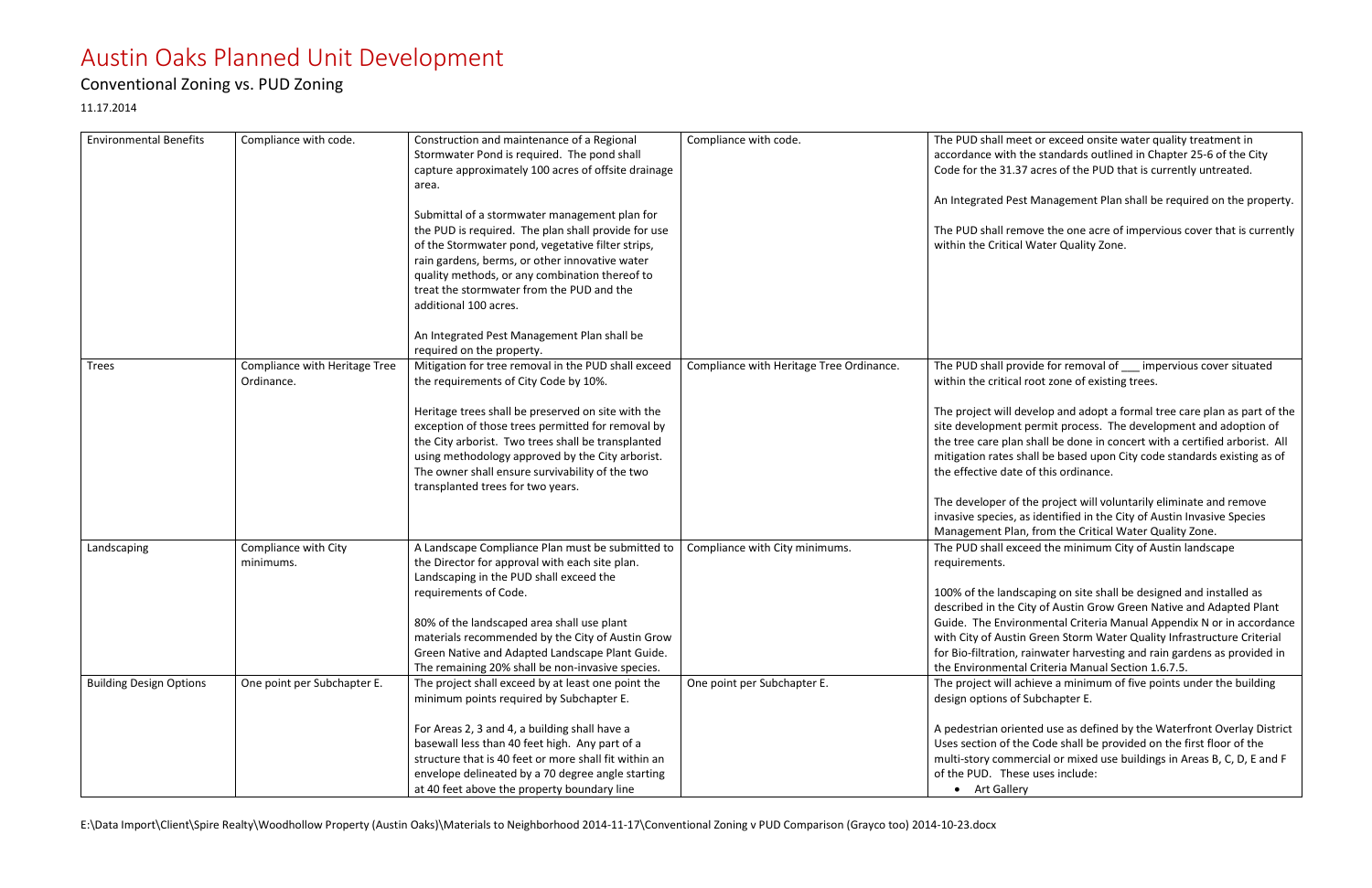## Conventional Zoning vs. PUD Zoning

11.17.2014

E:\Data Import\Client\Spire Realty\Woodhollow Property (Austin Oaks)\Materials to Neighborhood 2014-11-17\Conventional Zoning v PUD Comparison (Grayco too) 2014-10-23.docx

**Workshop** 

- cktail Lounge
- nsumer Convenience Services
- tural Services
- Gare Services
- od Sales
- neral Retail Sales (Convenience or General)
- k and Recreation Services
- sidential Uses
- staurant (Limited or General) without drive-in service
- her uses as determined by the Land Use Commission.

| abutting Lakeshore Boulevard with the base of the       | Art        |
|---------------------------------------------------------|------------|
| angle being a horizontal plane extending from a line    | Coc        |
| parallel to and away from the surface to Lady Bird      | Con        |
| Lake.                                                   | Cult       |
|                                                         | Day        |
| Buildings in Areas 2 and 3 shall have the following     | Foo        |
| requirements:                                           | Ger        |
| • The primary public front entrance shall be            | Parl       |
| oriented towards Arena Drive.                           | Res        |
| Buildings shall include pedestrian oriented             | <b>Res</b> |
| uses at the northernmost ends, including                | Oth        |
| but not limited to kiosks or areas for the              |            |
| sale and consumption of refreshments with               |            |
| indoor or outdoor seating.                              |            |
| In the area between the primary waterfront<br>$\bullet$ |            |
| overlay setback and 180 feet south of the               |            |
| PUD's northern boundary, building                       |            |
| coverage shall not exceed 70% in Area 2                 |            |
| and 60% in Area 3.                                      |            |
| The northern façade of a building shall                 |            |
| open to a courtyard or private amenity                  |            |
| deck that is either at grade or on top if a             |            |
| parking structure. The maximum height of                |            |
| a parking structure with a courtyard on top             |            |
| shall be 32 feet as measured by City code.              |            |
| Buildings in Area 4 shall have the following            |            |
| requirements:                                           |            |
| The primary public front entrance may not<br>$\bullet$  |            |
| be oriented towards Lakeshore Boulevard                 |            |
| and the building shall generally have a                 |            |
| north/south orientation, except along the               |            |
| southern portion adjacent to Arena Drive.               |            |
| Buildings shall be set back 100 feet from               |            |
| the PUD's northern boundary.                            |            |
| In the area between the primary waterfront              |            |
| overlay setback and 300 feet south of the               |            |
| PUD's northern boundary, building                       |            |
| coverage may not exceed 60%.                            |            |
| In the part of Area 4 fronting Lakeshore                |            |
| Boulevard that is below 35 feet height, no              |            |
| more than 40% of the net frontage length                |            |
| of the property may consist of continuous               |            |
| building façade.                                        |            |